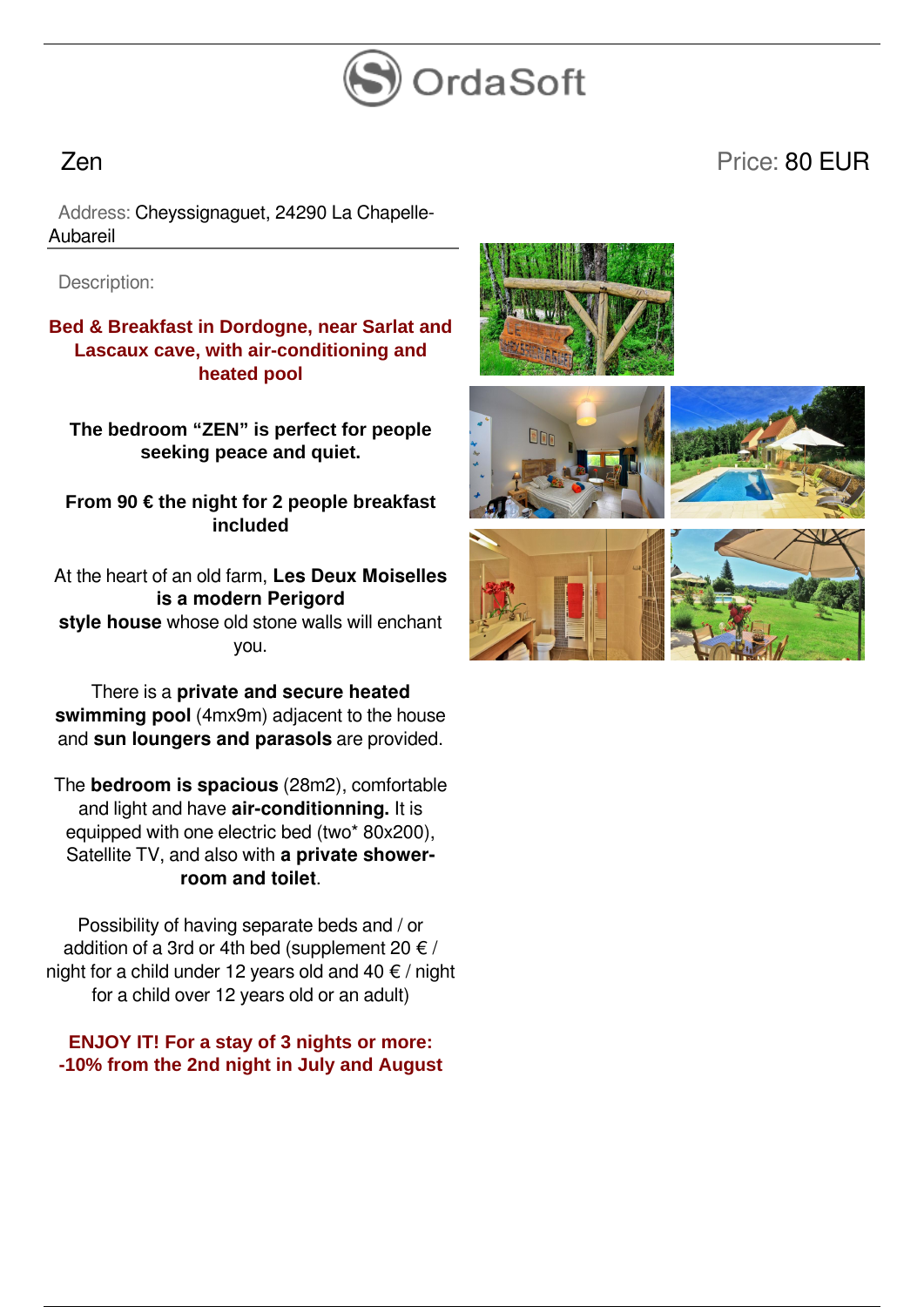



**For your comfort, each room is air conditioned, equipped with quality bedding (cot on request), flat screen TV, hair dryer, free WiFi, Parking is free.**

At the heart of an old farmhouse, Les Deux Moiselles is a modern Perigordian house whose old stones will enchant you.

Depending on the season or the weather, you can enjoy breakfast on a terrace under the shade of a pergola adjoining the pool, or stay in the livingroom.

The original architecture of the house allows each room to respect the privacy of its guests.

For the comfort of guests all rooms are non smoking and we ask not to eat in the rooms We reserve the right to charge  $\epsilon$  150 penalty for failure to comply with this rule (You can still smoke in the garden).

We do not welcome pets.

## **BREAKFASTS**

Come and treat yourself with a hearty breakfast in the dining-room or on the terrace from 8 am to 9.30 am. We will be happy to serve a gourmet french breakfast: fruit juice, fresh baguette and croissants or homemade cakes, homemade jam, organic honey from our beekeepers, milk, butter,coffee, tea, and hot chocolate.

**The motto of our estate is authenticity, peace and relaxation, it will undoubtedly become**